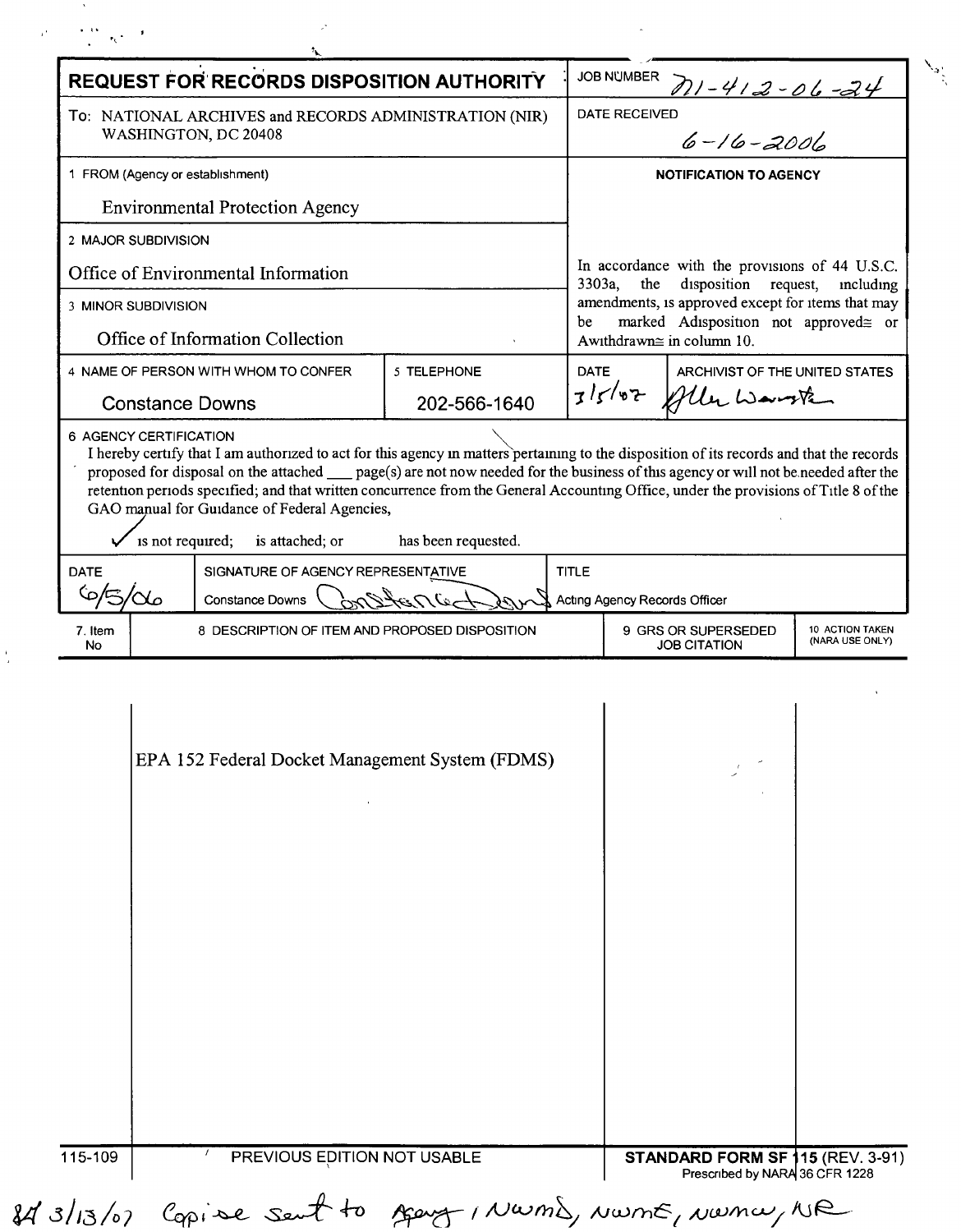# **EPA Records Schedule 152**

**Status:** Final, *09/30/2007*

**Title:** Federal Docket Management System (FDMS)

**Program:** Environmental Information

**Applicability:** Agency-wide

**Function:** 404-141-02-03 - Dockets

## **NARA Disposal Authority:**

This schedule authorizes the disposition of the record copy m any media (media neutral), excluding any records already in electronic form. Records designated for permanent retention must be transferred to the National Archives in accordance with NARA standards at the time of transfer.

• N<sub>1</sub>-412-06-24

## **Description:**

The Federal Docket Management System (FDMS) is a government-wide Web-based portal system providing the public with electronic access to the entire regulatory docket, including rules, supporting documents and public comments, as well as other materials being made available for public review and comment.

FDMS allows the public access to proposed and final rules, other agency actions listed in the Federal Register, and the ability to submit comments on proposed regulations and any other materials exposed to the public, including other comments received. Documents published in the Federal Register are sent to FDMS the same day they are published, and then routed to the agency sponsoring the publication. Agencies that have implemented FDMS into their business processes then create a docket for the publication and can receive comments directly from the public on the publication or on any other supporting materials they have posted. Comments received in paper by the agency are scanned and processed through the system by the partner agency. Federal Register publications for agencies that have not yet implemented FDMS WIll be posted m FDMS, but until the agency has implemented FDMS they are unable to include additional supporting materials, and they are unable to receive comments through FDMS. Instead, comments received are transmitted to the agency in an e-mail from the managing contractor of FDMS. The FDMS application is hosted and managed by EPA, however, each agency is responsible for its content and has a number of configuration options.

FDMS is capable of electronically receiving and mamtaining images and text documents in support of regulatory development related to a federal agency's proposed rules and other agency actions are made available for public review and comment. Each agency owns and manages Its data in the system and controls internal access and workflow. The data and images mamtained in the docket management module will be for the purposes of public access only for a prescribed length of time. Therefore, the official record Is the responsibility of the participating agency. It is the responsibility of the participating agency to ensure they retain and disposition (includmg transfer of permanent records to the National Archives) all record copies of information captured in FDMS according to their approved records schedules.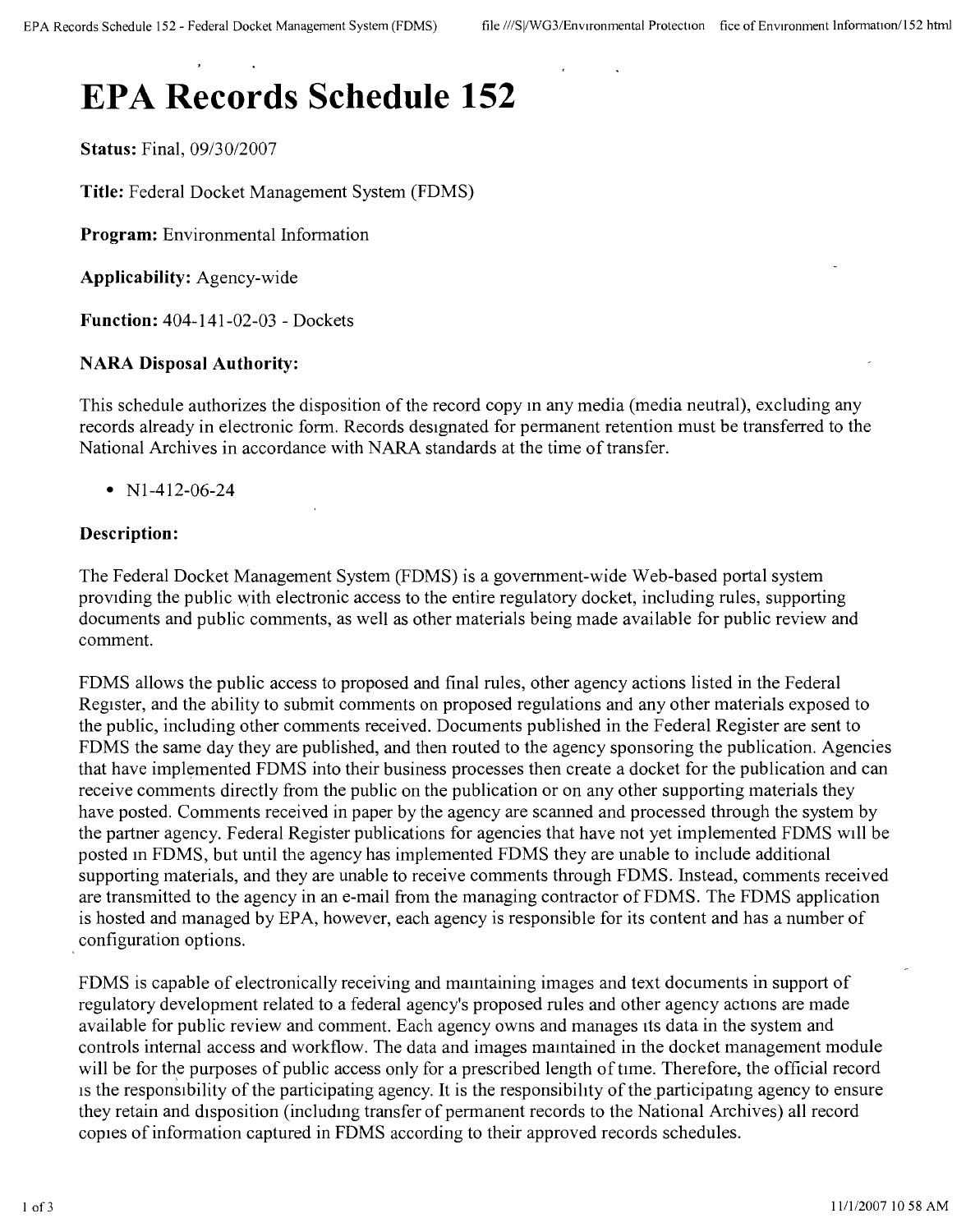It is anticipated that the system will also have an eToolbox module to assist with the development, review, and publication of federal regulations and analysis of public comments. Examples of these tools include electronic reading rooms, workflow tools to facilitate or enhance the drafting of a rule, data mining tools, and dashboard to display the real-time performance of the process.

An additional component is bemg developed for FDMS to provide for the management of electronic records. Once implemented, FDMS will provide participating agencies with functionality that meets the Department of Defense Electronic Records Management Software Application Design Criteria Standard (DoD 5015.2-STD) and can serve as a component of their overall records management program.

#### **Disposition Instructions:**

**Item a:** Electronic software program

- **Disposable**
- Destroy when no longer needed to ensure access to and use of the electronic records throughout the authonzed retention period.

**Item b:** Electronic data for participating agency records

- **Disposable**
- Destroy in accordance with each participating agency's approved records schedules.

**Item c:** E-mail identification and verification data

- **Disposable**
- Destroy after verification.

**Item d:** Supporting documentation

- **Disposable**
- Destroy when no longer needed to ensure access to and use of the electronic records throughout the authorized retention penod.

#### **Guidance:**

EPA's Dockets are scheduled as EPA 150.

#### **Reasons for Disposition:**

EPA is the overall managing partner for this system. Participating federal agencies own and manage their own data. EPA retains and disposes of all data in accordance with each participating agency's approved records schedule. EPA's Dockets schedule was approved as Nl-412-04-4.

#### **Custodians:**